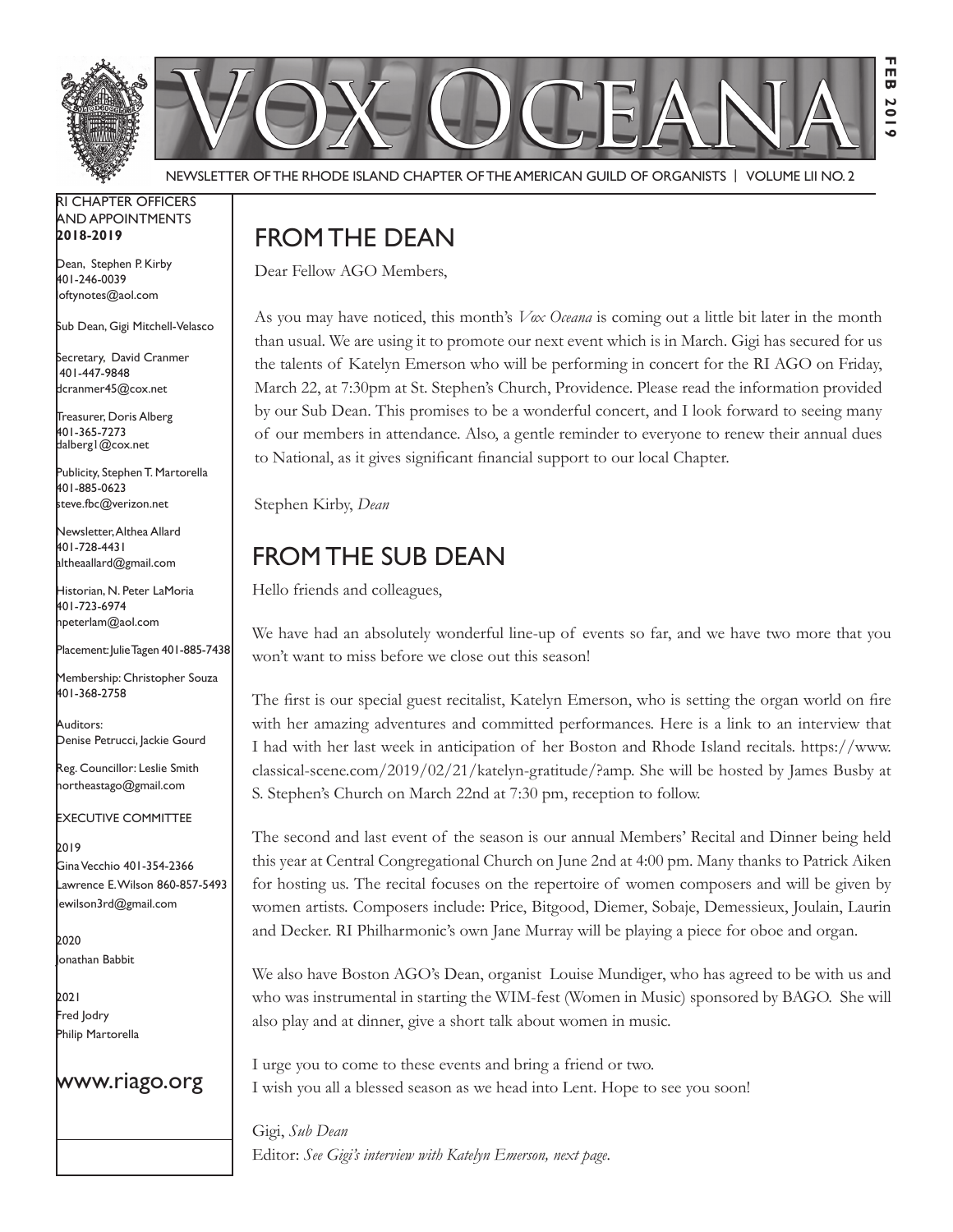# An Interview with Katelyn Emerson

## *The following is condensed from* **BIIntelligencer**

Not yet 30, Katelyn Emerson already possesses an almost encyclopedic knowledge of some of the world's greatest organs, and she has played them and photographed them for her extensive website and blog. After graduating with degrees from Oberlin in organ performance and French with a minor in fortepiano, she took advantage of a Fulbright to study in Toulouse for the French equivalent of an Artist's Diploma, and is now working on a Masters' degree in Stuttgart, Germany thanks to winning the German equivalent of a Fulbright. She has already studied with some of the organ world's greatest luminaries. Besides all this, she possesses appealing groundedness. When not riding in a plane, train or automobile, she's bound to be found riding horses, flying in gliders, jogging the local terrain, attending community suppers for the under-privileged or just sitting at a concert enjoying the talents of friends old and new. She is an artist with an inexhaustible energy for life and learning. I managed to catch up with her recently in Boston where she had just flown in from Germany to spend a month concertizing in the US.

In Maine, Emerson's birthplace, her parents dedicated themselves to helping her: find the best teachers and education. When I asked how she has the energy to do all she does and to document it so thoroughly on her blog, she admits it was originally for her grandmother and her family in Maine so they could keep up with her and enjoy her experiences. But because people liked it, she continued. Indeed, she cares more about experiences than about career markers and building a list of successes.

*Yes, I would really like to win competitions, and I have both won and lost competitions, but I don't want to be disappointed. I would rather enjoy the experience and be shocked by winning, than expect to win and be disappointed in myself and in the whole experience and not get as much out of it as a result. There is a joke in the music world that often the second prize winner is the more interesting player because that person "stirred things up," evoked a response, while the first prize winner was deemed "just fine" by the entire jury. It's a great thing to stir things up, b*ecause what is music if not to evoke something? So if you're evoking a positive or a negative emotion, you're still evoking. She stops short of any criticism when I mention the controversial Cameron Carpenter, who has created a sensation in the organ world, evoking strong positive and negative reactions for his exotic appearance and performances. When I asked if what he does seems to be a personal truth she fired back, "Who am I to say what someone else's personal truth is?" We agree!

Besides playing at Notre Dame Cathedral next season, she plans to add new repertoire to an already extensive list. The unstoppable Emerson currently has around 6 hours of ready-to-go music in her fingers. Normally, there isn't an overlap of more than two to three pieces among stops on her tours. Her repertoire extends from music as early as Sweelinck to the world premiere of a work by another concert organist, Fred Hohman, winner of the American Guild of Organists' Pogorzelski-Yankee Competition for composers with a 12-minute piece, *The Organ Icons*, which Emerson will offer in March at the Indiana University of Pennsylvania. Other concerts will include Liszt's *Fantasia and Fugue on "Ad nos, ad Salutarem undam."*

I asked her what she saw herself doing in 10 years and she laughingly said that at one time in undergraduate school she had a very specific 10-year plan, and luckily none of it came to pass! She concedes that she has "been very fortunate to walk through open doors as they opened up."

I think we will be enjoying the artistry and experiences of Katelyn Emerson for many years to come!

**\_\_\_\_\_\_\_\_\_\_\_\_\_\_\_\_\_\_\_\_\_\_\_\_\_\_\_\_\_\_\_\_\_\_\_\_\_**

**Gigi Mitchell-Velasco**, conductor, organist and mezzo soprano, is a graduate of the Curtis Institute of Music and Boston University. She had an international singing career and is now conducting and playing organ in the New England area. She lives in Rhode Island with her husband, tenor **Noel Velasco.**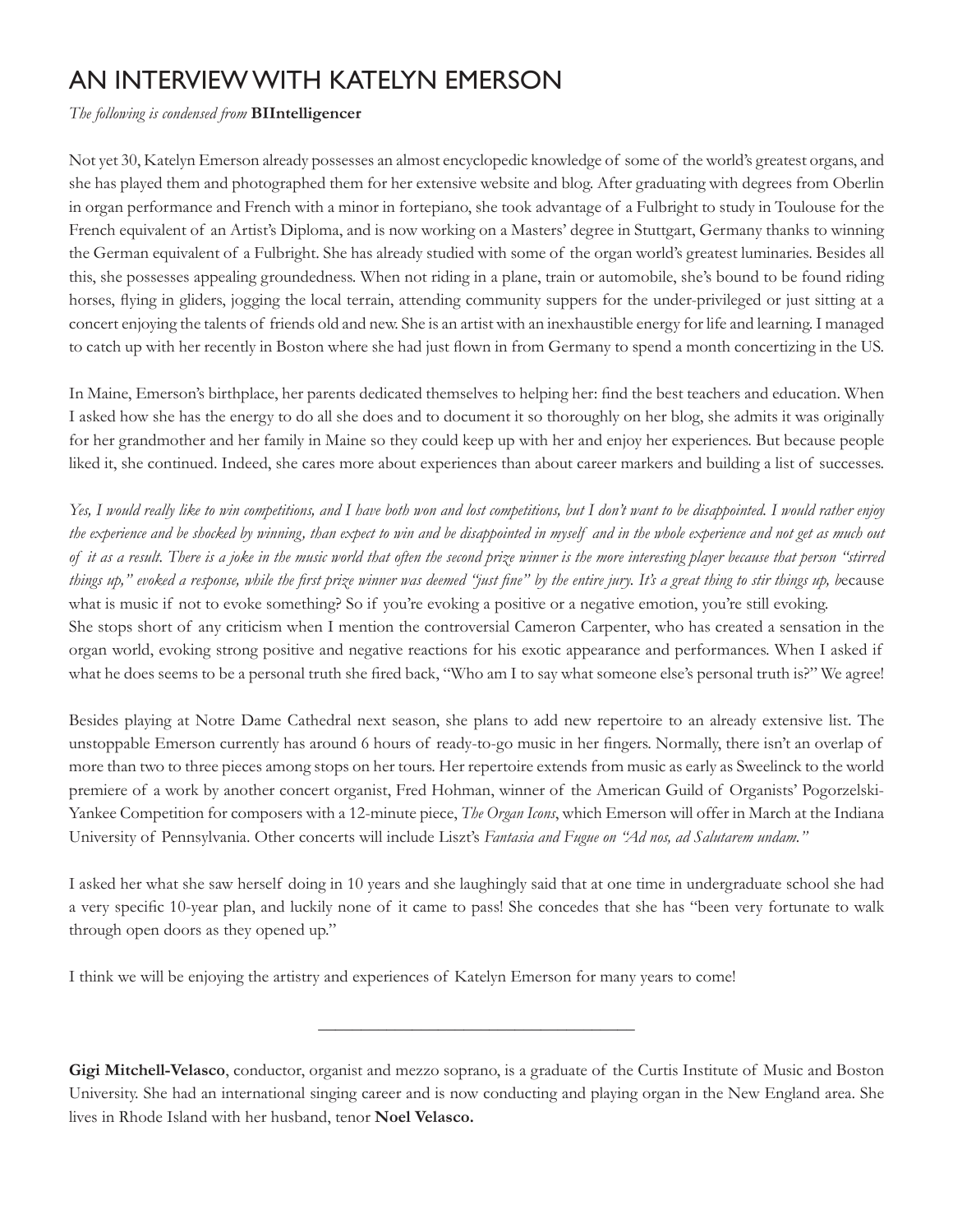# Katelyn Emerson **Solo Organ Recital**



 **Friday, March 22, 2019 at 7:30 p.m.**

works by Vivaldi/Bach, Sweelinck, Howells, Franck, Boëly, Parker & Sow hosted by S. Stephen's Episcopal Church, 114 George Street, Provide presented by the **Rhode Island Chapter of the American Guild of Org Open to the Public ❖ Donations Welcome Post-Recital Reception Follows**

 $\blacksquare$ ...thrill

 $\Box$  one of the world promisin

I...a star of the first rank...